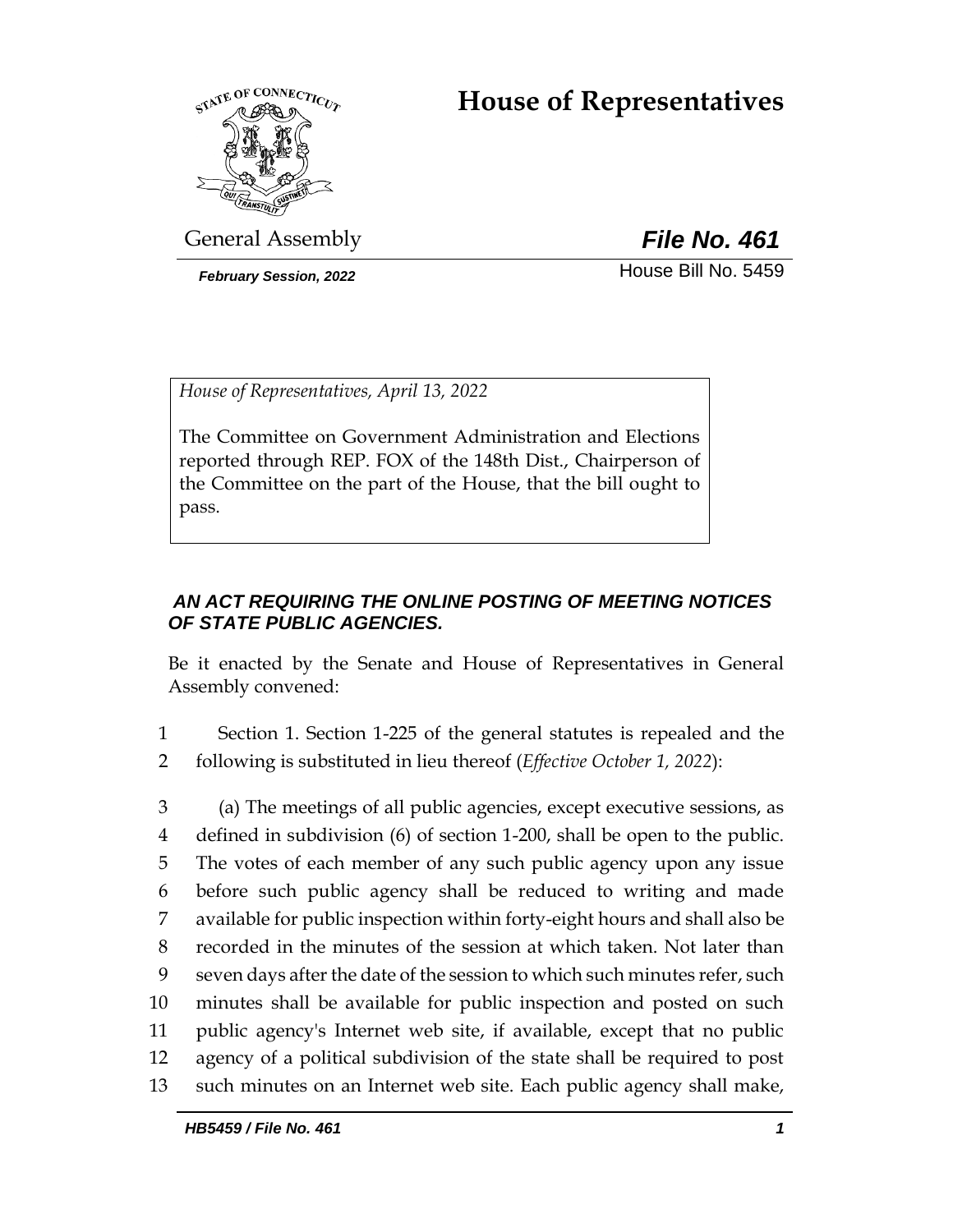keep and maintain a record of the proceedings of its meetings.

 (b) Each such public agency of the state shall file not later than January thirty-first of each year in the office of the Secretary of the State the schedule of the regular meetings of such public agency for the ensuing year and shall post such schedule on such public agency's Internet web site, if available, and the Secretary of the State's Internet web site, except that such requirements shall not apply to the General Assembly, either house thereof or to any committee thereof. Any other provision of the Freedom of Information Act notwithstanding, the General Assembly at the commencement of each regular session in the odd-numbered years, shall adopt, as part of its joint rules, rules to provide notice to the public of its regular, special, emergency or interim committee meetings. The chairperson or secretary of any such public agency of any political subdivision of the state shall file, not later than January thirty-first of each year, with the clerk of such subdivision the schedule of regular meetings of such public agency for the ensuing year, and no such meeting of any such public agency shall be held sooner than thirty days after such schedule has been filed. The chief executive officer of any multitown district or agency shall file, not later than January thirty-first of each year, with the clerk of each municipal member of such district or agency, the schedule of regular meetings of such public agency for the ensuing year, and no such meeting of any such public agency shall be held sooner than thirty days after such schedule has been filed.

 (c) The agenda of the regular meetings of every public agency, except for the General Assembly, shall be available to the public and shall be filed, not less than twenty-four hours before the meetings to which they refer, (1) in such agency's regular office or place of business, and (2) in the office of the Secretary of the State for any such public agency of the state, in the office of the clerk of such subdivision for any public agency of a political subdivision of the state or in the office of the clerk of each municipal member of any multitown district or agency. For any such public agency of the state, such agenda shall be posted on the public agency's and the Secretary of the State's Internet web sites. Upon the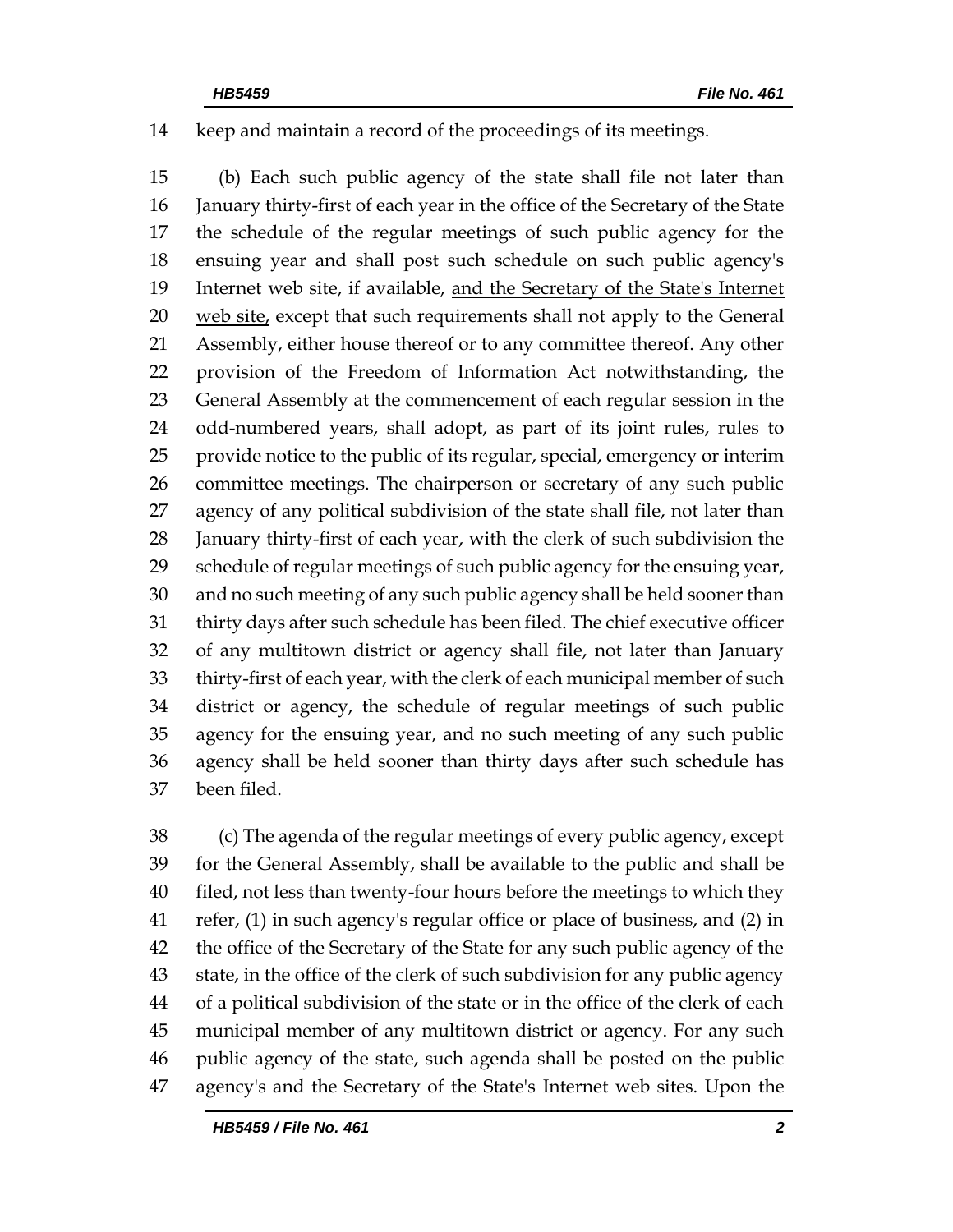affirmative vote of two-thirds of the members of a public agency present and voting, any subsequent business not included in such filed agendas may be considered and acted upon at such meetings.

 (d) Notice of each special meeting of every public agency, except for the General Assembly, either house thereof or any committee thereof, shall be posted not less than twenty-four hours before the meeting to which such notice refers on the public agency's Internet web site, if available, and given not less than twenty-four hours prior to the time of such meeting by filing a notice of the time and place thereof in the office of the Secretary of the State for any such public agency of the state, in the office of the clerk of such subdivision for any public agency of a political subdivision of the state and in the office of the clerk of each municipal member for any multitown district or agency. The secretary or clerk shall cause any notice received under this section to be posted in his or her office, and in the case of a notice of a public agency of the state filed with the secretary, on the Secretary of the State's Internet web 64 site. Such notice shall be given not less than twenty-four hours prior to the time of the special meeting; provided, in case of emergency, except for the General Assembly, either house thereof or any committee thereof, any such special meeting may be held without complying with the foregoing requirement for the filing of notice but a copy of the minutes of every such emergency special meeting adequately setting forth the nature of the emergency and the proceedings occurring at such meeting shall be filed with the Secretary of the State, the clerk of such political subdivision, or the clerk of each municipal member of such multitown district or agency, as the case may be, not later than seventy- two hours following the holding of such meeting. The notice shall specify the time and place of the special meeting and the business to be transacted. No other business shall be considered at such meetings by such public agency. In addition, such written notice shall be delivered to the usual place of abode of each member of the public agency so that the same is received prior to such special meeting. The requirement of delivery of such written notice may be dispensed with as to any member who at or prior to the time the meeting convenes files with the clerk or secretary of the public agency a written waiver of delivery of such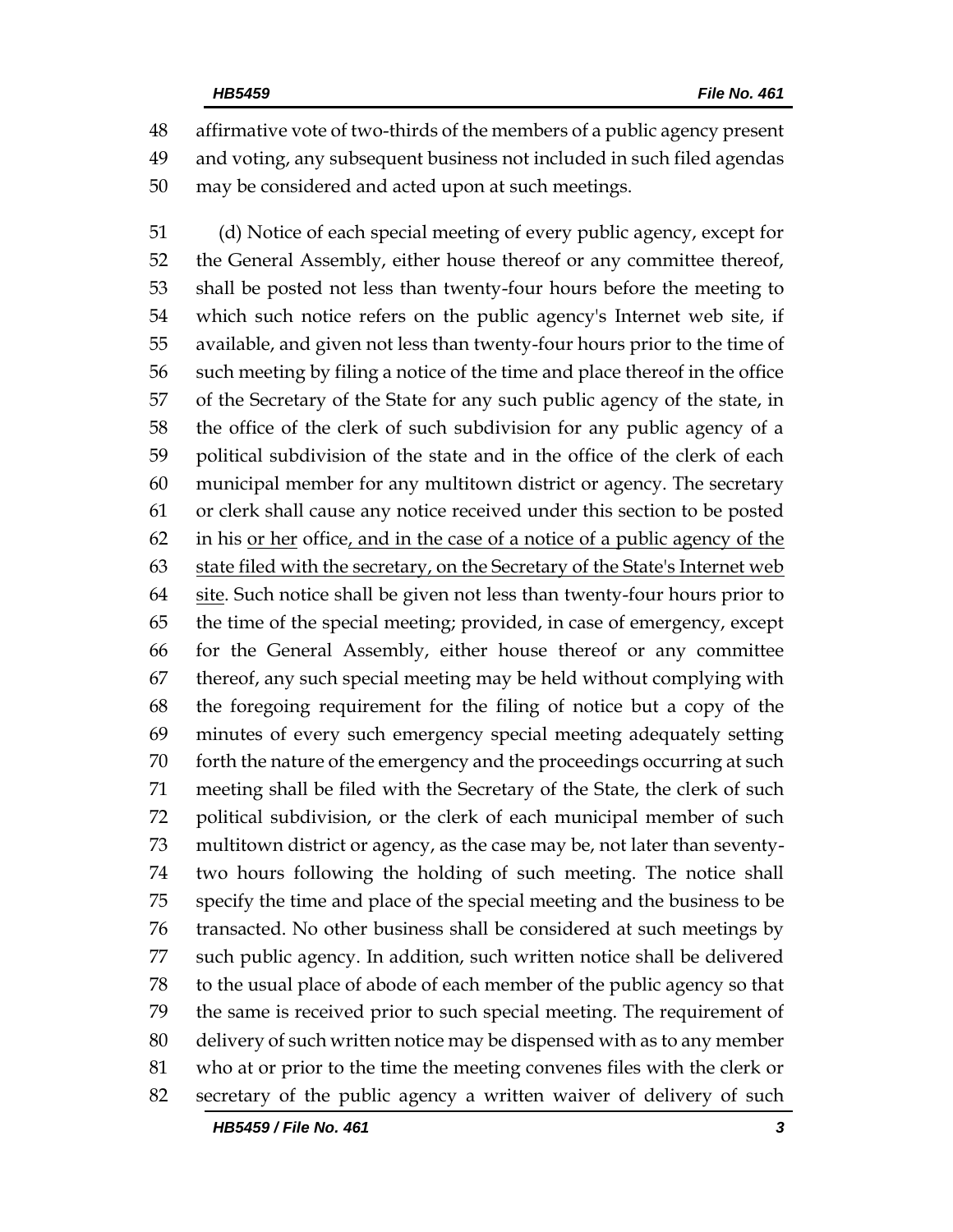notice. Such waiver may be given by telegram. The requirement of delivery of such written notice may also be dispensed with as to any member who is actually present at the meeting at the time it convenes. Nothing in this section shall be construed to prohibit any agency from adopting more stringent notice requirements.

 (e) No member of the public shall be required, as a condition to attendance at a meeting of any such body, to register the member's name, or furnish other information, or complete a questionnaire or otherwise fulfill any condition precedent to the member's attendance.

 (f) A public agency may hold an executive session, as defined in subdivision (6) of section 1-200, upon an affirmative vote of two-thirds of the members of such body present and voting, taken at a public meeting and stating the reasons for such executive session, as defined in section 1-200.

97 (g) In determining the time within which or by when a notice, agenda, record of votes or minutes of a special meeting or an emergency special meeting are required to be filed under this section, Saturdays, Sundays, legal holidays and any day on which the office of the agency, the Secretary of the State or the clerk of the applicable political subdivision or the clerk of each municipal member of any multitown district or agency, as the case may be, is closed, shall be excluded.

This act shall take effect as follows and shall amend the following sections:

**Section 1** *October 1, 2022* 1-225

*GAE Joint Favorable*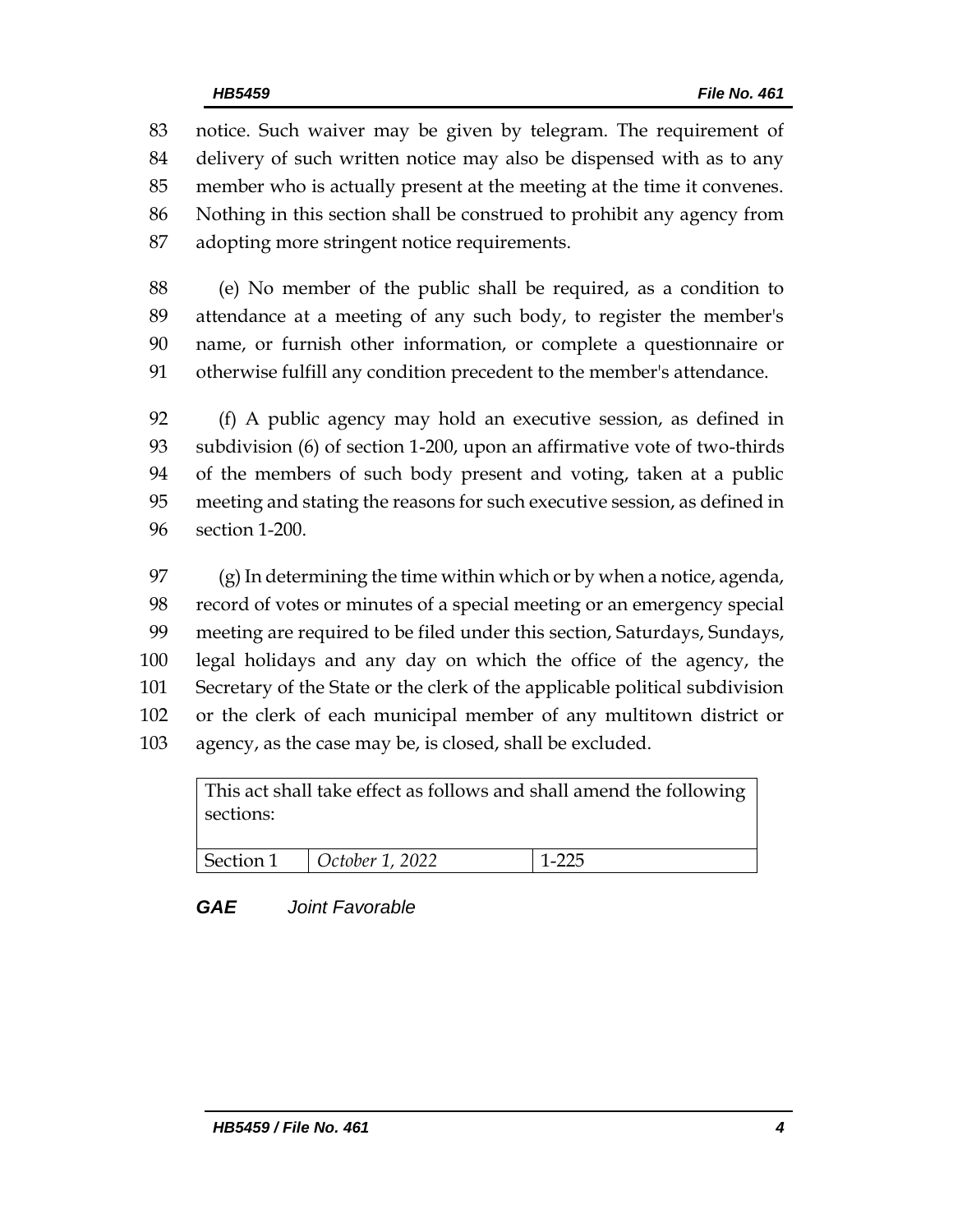*The following Fiscal Impact Statement and Bill Analysis are prepared for the benefit of the members of the General Assembly, solely for purposes of information, summarization and explanation and do not represent the intent of the General Assembly or either chamber thereof for any purpose. In general,*  fiscal impacts are based upon a variety of informational sources, including the analyst's professional *knowledge. Whenever applicable, agency data is consulted as part of the analysis, however final products do not necessarily reflect an assessment from any specific department.*

### *OFA Fiscal Note*

*State Impact:* None

*Municipal Impact:* None

#### *Explanation*

This bill requires: 1) state public agencies, excluding the General Assembly, to post a schedule of their regular meetings for that year on the Secretary of the State's (SOTS) website, and 2) requires the SOTS to post notice of special meetings filed with her by these state public agencies on her website. This does not result in a fiscal impact to the state or municipalities.

### *The Out Years*

*State Impact:* None *Municipal Impact:* None